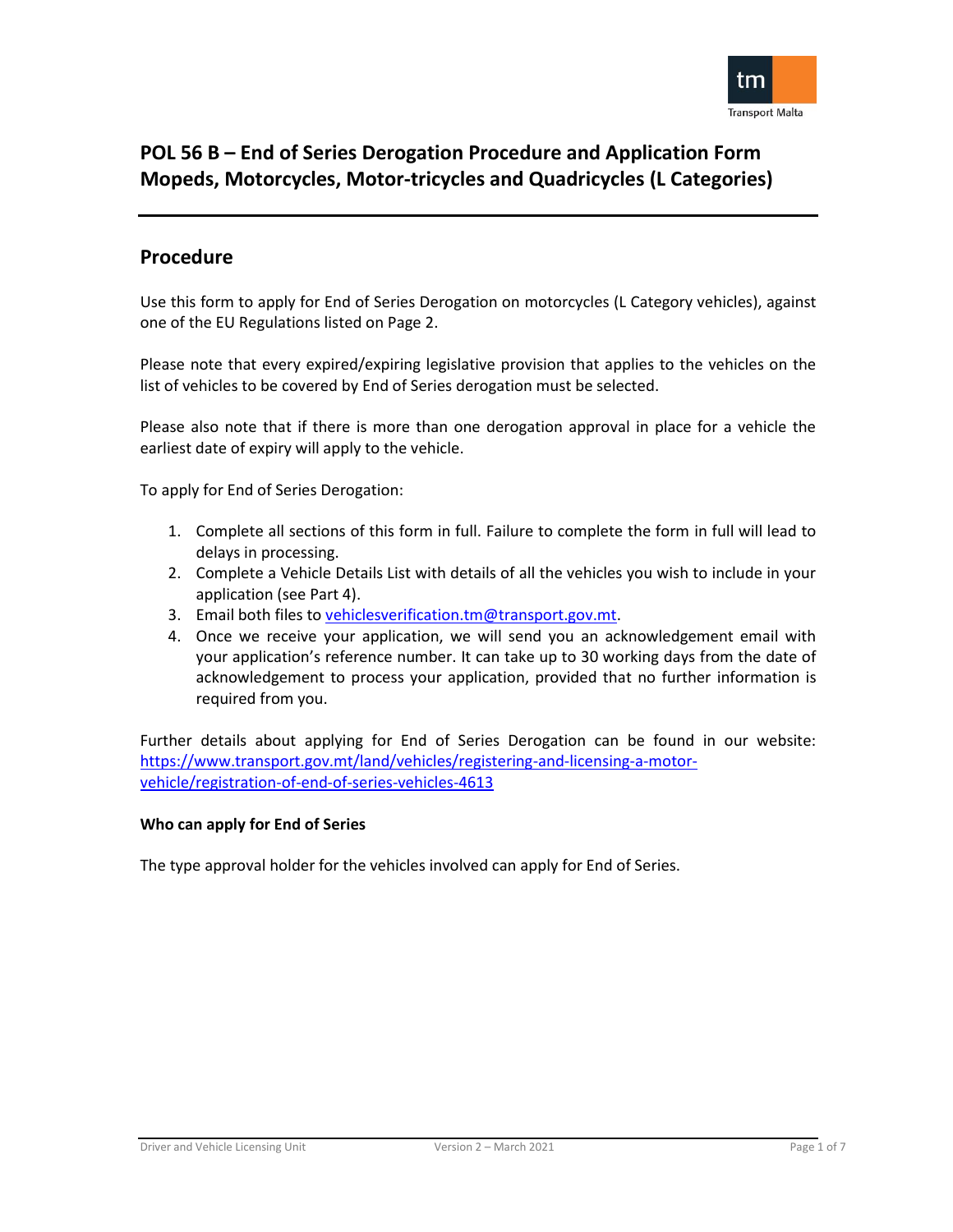

## **Application**

### **Part 1: Select the legislation you are applying for derogation against**

| X | <b>Regulation</b> | Summary                                            | <b>End-Of-Series Derogation</b> |            |
|---|-------------------|----------------------------------------------------|---------------------------------|------------|
|   |                   |                                                    | <b>Expiry Dates</b>             |            |
|   |                   |                                                    | Complete                        | Completed  |
|   | Regulation        | <b>Description: Motorcycles Euro 5 Emission</b>    | 31/12/2022                      | 30/06/2023 |
|   | (EU)<br>No        | Standard                                           |                                 |            |
|   | 168/2013          | Compliance only with Euro 4 Emission Standard      |                                 |            |
|   |                   | Last date of Registration: 31/12/2020              |                                 |            |
|   |                   | Eligible vehicles: 10% of last 2 years Malta sales |                                 |            |
|   |                   | per type or 100 vehicles per type                  |                                 |            |

### **Part 2: Vehicle manufacturer details**

Only one make can be applied for per application.

| Make                        |  |
|-----------------------------|--|
| (trade name of              |  |
| manufacturer)               |  |
| Vehicle categories and sub- |  |
| categories (e.g. L3e)       |  |
|                             |  |
| Name and address of         |  |
| manufacturer                |  |
|                             |  |
| Address of assembly plant   |  |
|                             |  |
|                             |  |

### **Part 3: Number of vehicles involved**

I am applying for up to 100 motorcycles of any one type *Please provide the number of vehicles you are applying for on the right* 

I am applying for up to 10% of the last 2 years Malta sales of any one type *Please provide the number of vehicles you are applying for on the right and attach evidence of registrations from the last 2 years*



Driver and Vehicle Licensing Unit Version 2 – March 2021 Page 2 of 7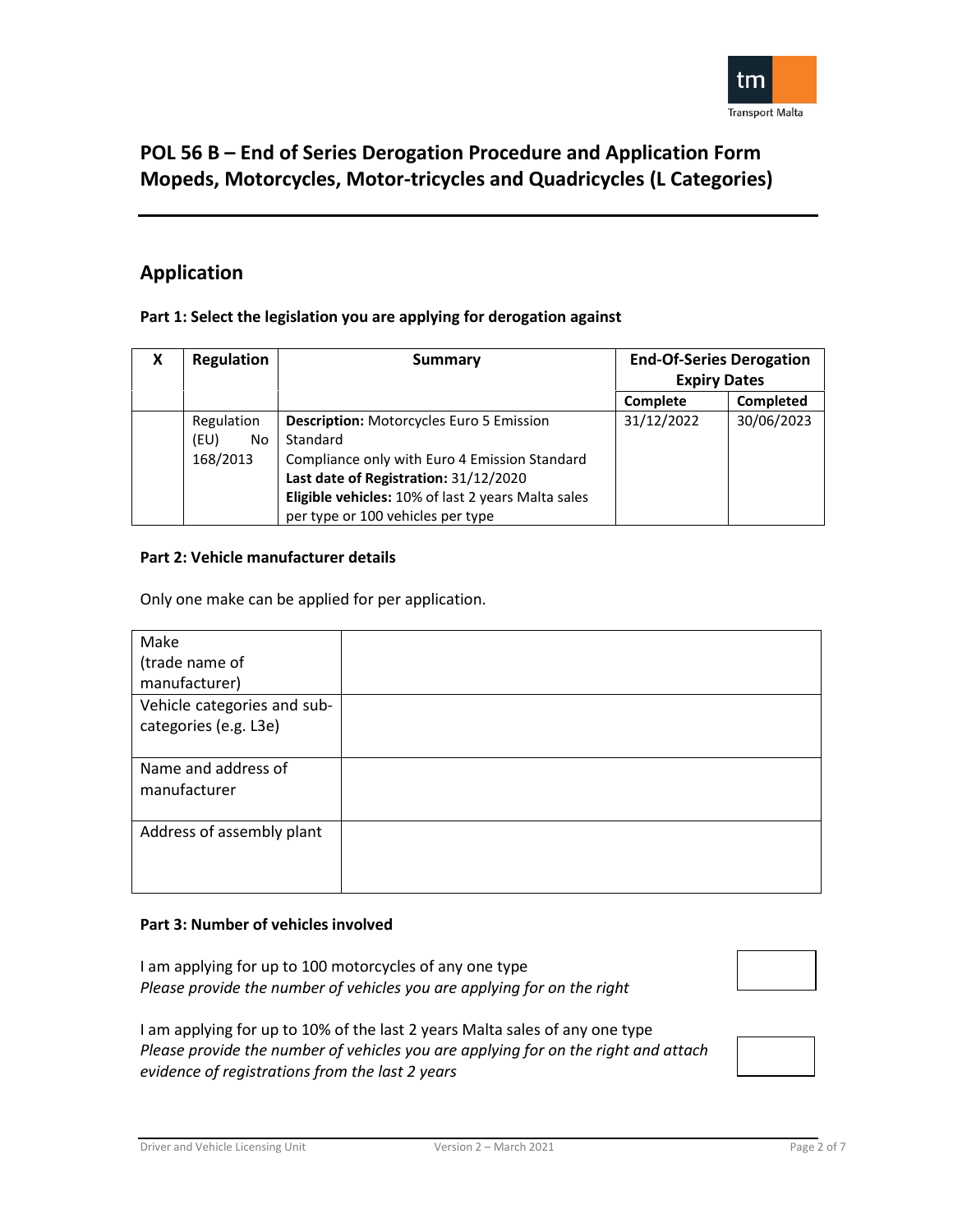

You may apply for up to 100 motorcycles of the same type or 10% of your last 2 years Malta registrations of the type of the vehicles included in your application.

### **Part 4: Vehicle details**

Please download and complete the Vehicle Details Template from the [website](https://www.transport.gov.mt/land/vehicles/registering-and-licensing-a-motor-vehicle/registration-of-end-of-series-vehicles-4613) to supply your vehicle details. You may include Single and Multi-Stage vehicles in the same file. Once completed, email the vehicle details list together with your application to [vehiclesverification.tm@transport.gov.mt.](mailto:vehiclesverification.tm@transport.gov.mt)

### **Part 5: State the economic and/or technical reasons for making this application**

Manufacturers are required to include in their application justifiable technical or economic reasons for not being able to comply with the implementation deadlines of the new requirements. If there is not a clear justification, then a derogation cannot be granted.

Justification to be provided in the box below: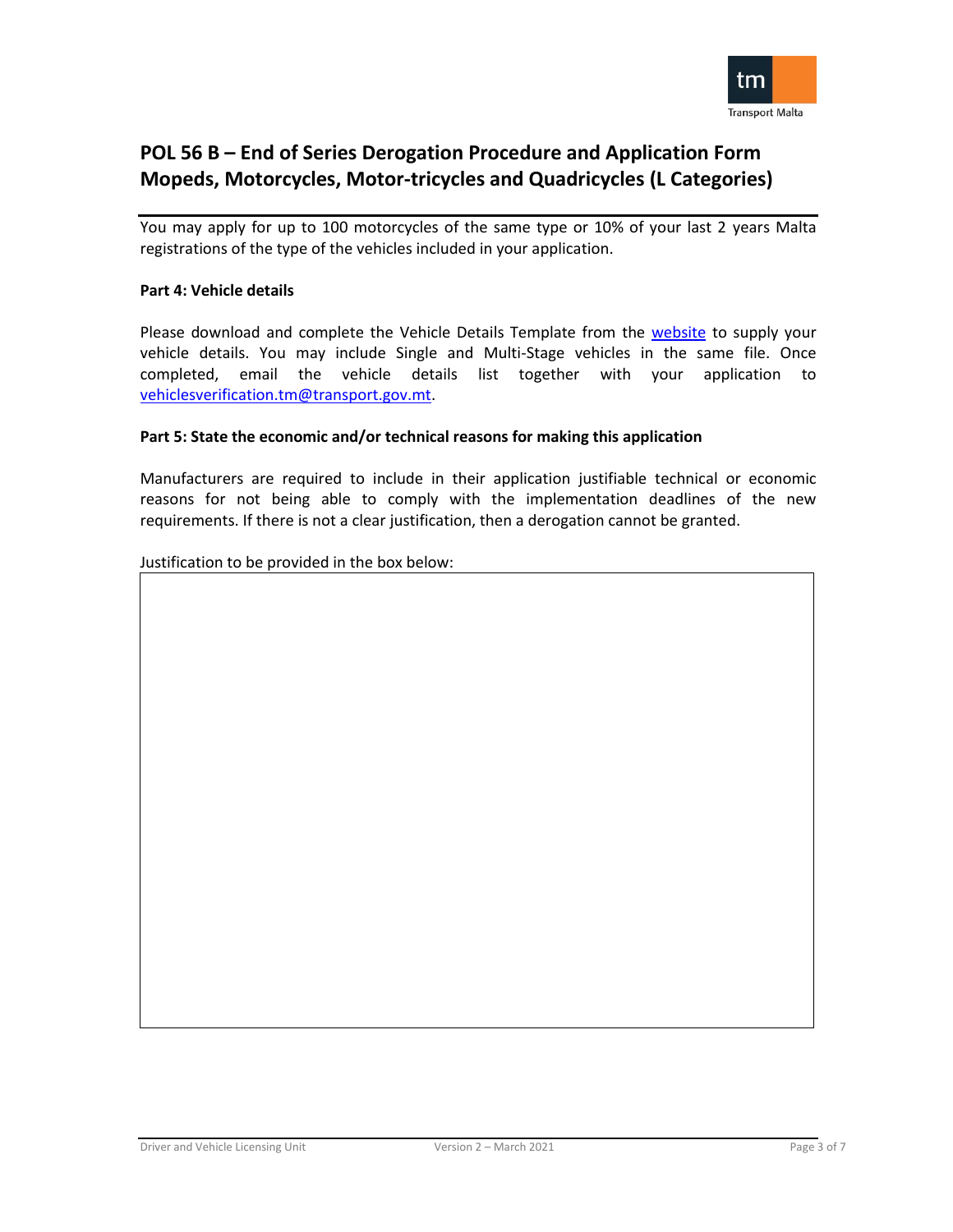

### **Part 6: Declaration and applicant signature**

**Declaration:** I, the undersigned, declare that:

 $\square$  The information provided in this form and the Vehicle List spreadsheet is accurate;

 $\square$  The vehicles included in the application are intended to be registered in Malta;

 $\square$  The vehicles included in the application are physically located in the EU at the time of application;

 $\square$  The vehicles included in the application have been manufactured before the legislation comes into force;

 $\Box$ I am applying on behalf of the type approval holder.

Please enter the name and address of the type approval holder below.

| Signed on behalf<br>of |              |  |
|------------------------|--------------|--|
| Applicant's name       | Date         |  |
| Signature              | Rubber Stamp |  |

Your contact details:

| Your name    | Address |  |
|--------------|---------|--|
|              |         |  |
| Phone number | Email   |  |
|              |         |  |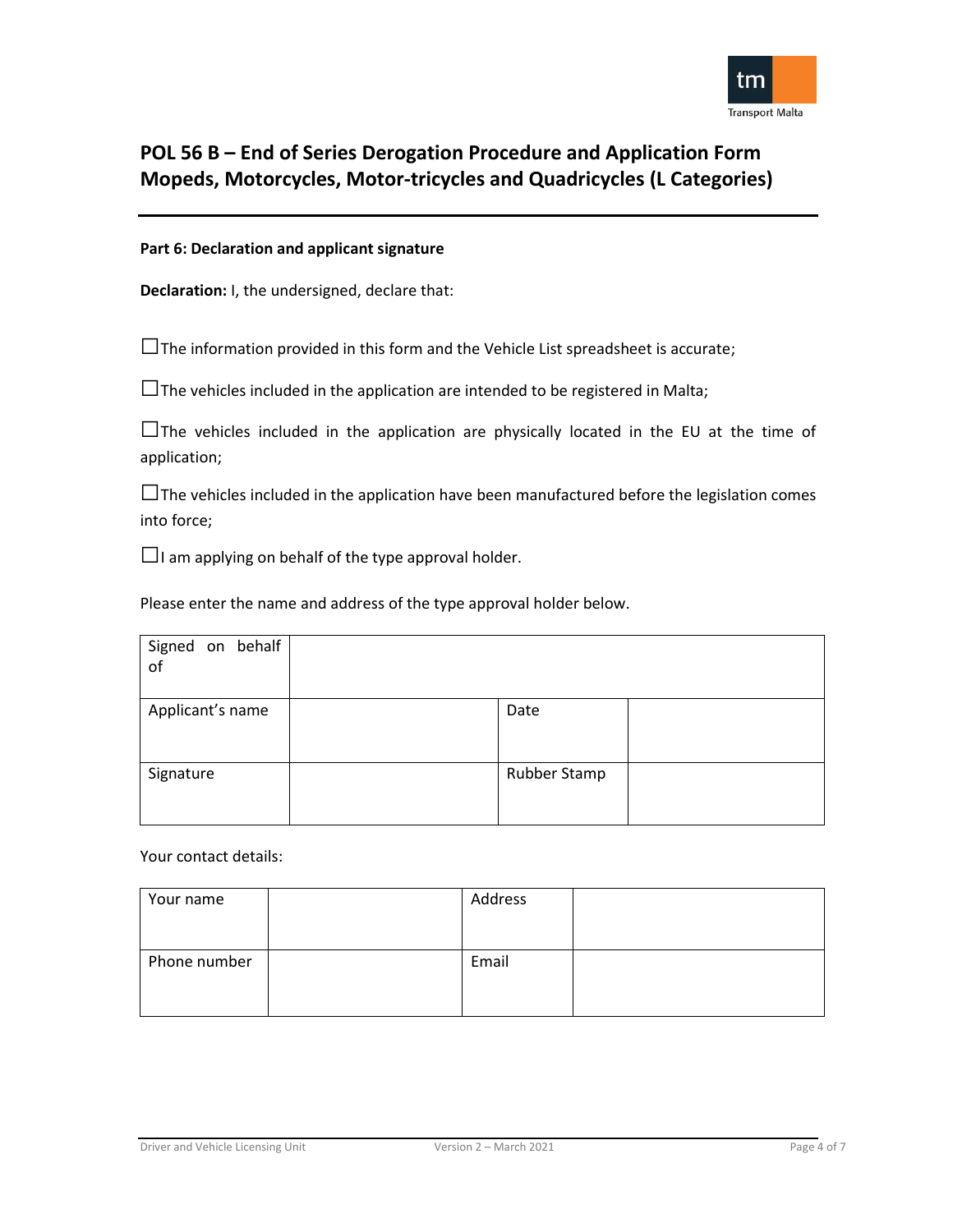

#### **PRIVACY INFORMATION**

Transport Malta of Triq Pantar, Lija, Malta LJA2021 is the Data Controller for the purpose of the Data Protection Act CAP 586 and General Data Protection Regulation (EU) 2016/679 (GDPR). This Privacy Notice sets out the way in which we collect and process your Personal Information, as well as the steps we take to protect such information.

#### **1. The information we collect and how we use it**

- 1.1. The various directorate of Transport Malta process different types of information; which information is used explicitly for the service requested through the respective form and for purposes which are inherently related thereto including the fulfilment of any legal obligation to which the Authority is subject. It is to be noted that if the required information is not provided the said application/request for service may not be processed.
- 1.2. The primary purpose for processing the information is mainly to process the application/request for the required service; however, your Personal Information may also be used for ancillary purposes that include but are not limited to:
	- Manging enquiries, requests and complaints;
	- Managing legal claims;
	- Sending service related notifications; and
	- Providing information with regards to any legislative amendments which may affect the services offered to you.

#### **2. To whom we disclose information**

- 2.1. This information will be solely used for the reasons detailed above. However there may be cases where personal information is shared with the following third parties for reasons listed below;
	- Any law enforcement body that may have any reasonable requirement to access your personal information;
	- Third party entities that may be entrusted by Transport Malta to process part of or all the data related to the service requested through this application form; and
	- Third parties to whom disclosure of data may be required as a result of legal obligations imposed on us.
- 2.2. In the event that your Personal Information needs to be shared with entities outside of the European Union (EU) or the European Economic Area (EEA), the Authority shall always ensure that the appropriate safeguards are in place, in accordance with applicable data protection law.

#### **3. Data Subject Rights**

- 3.1. With respect to your privacy rights, Transport Malta is obliged to provide you with reasonable access to the Personal Data that you have provided to us. Your other principal rights under data protection law are:
	- a. the right for information;
	- b. the right to access;
	- c. the right to rectification;
	- d. the right to erasure;
	- e. the right to restrict processing;
	- f. the right to object to processing;
	- g. the right to data portability;
	- h. the right to complain to a supervisory authority and/or seek judicial remedy; and
	- i. the right to withdraw consent.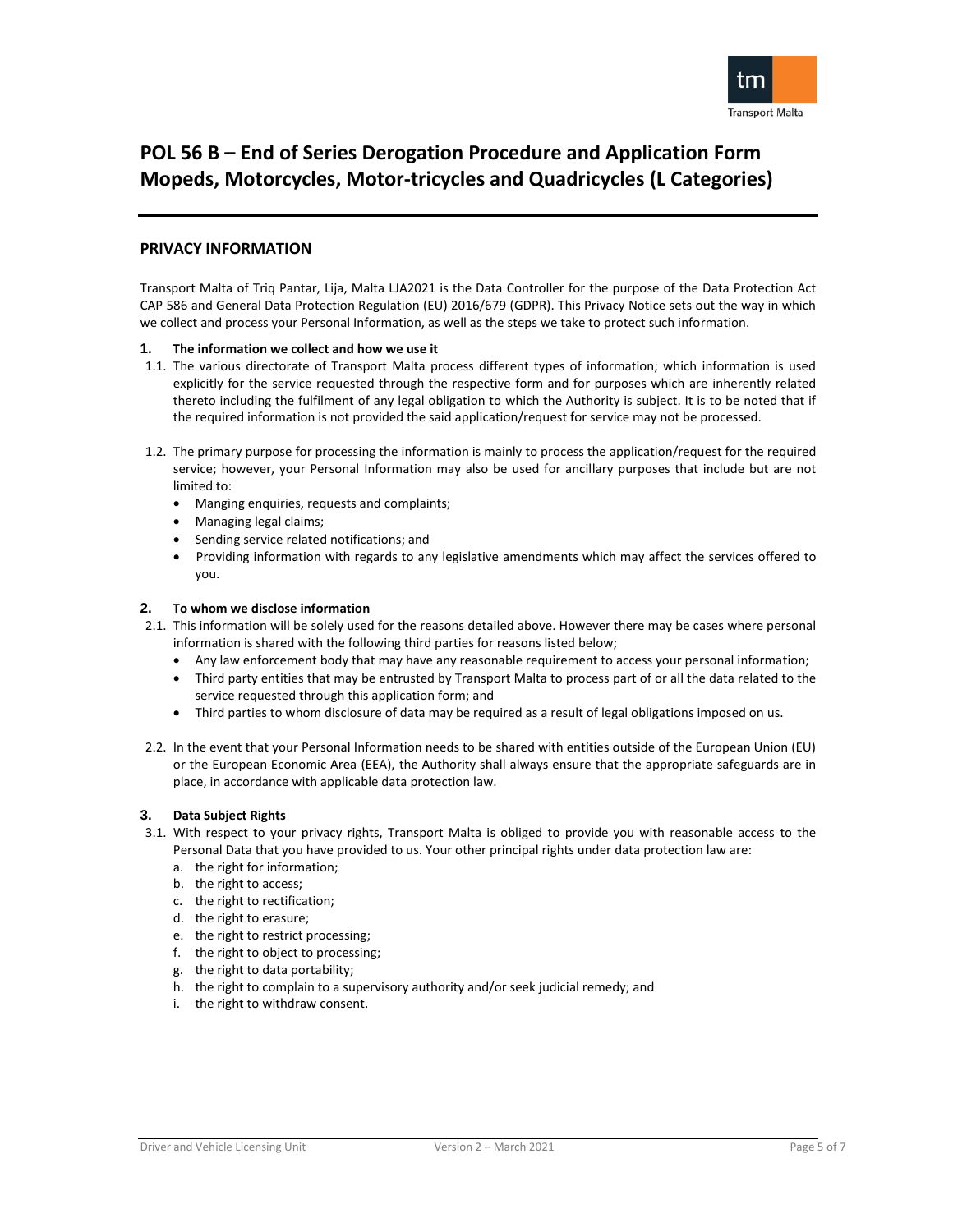

- 3.2. If you wish to access or amend any Personal Data we hold about you, or to request that we delete any information about you, you may contact us by sending a request to [dataprotection.tm@transport.gov.mt.](mailto:dataprotection.tm@transport.gov.mt) You will be provided with a response without undue delay, and in any event within one (1) month which commences from when the requestor's or the identity of the person acting on behalf of the requestor (if any) are verified. The Authority reserves the right to extend this period for particularly complex requests in accordance with Applicable Law.
- 3.3. At any time, you may object to the processing of your Personal Data, on legitimate grounds, except if otherwise permitted by applicable law.
- 3.4. In accordance with Applicable Law, we reserve the right to withhold personal data if disclosing it would adversely affect the rights and freedoms of others. Moreover, we reserve the right to charge a fee for complying with such requests if they are deemed manifestly unfounded or excessive.

#### **4. Retention period**

- 4.1. We will retain the Personal Information only for the period necessary to fulfil the purposes outlined in this Privacy Notice, unless a longer retention period is required or permitted by law.
- 4.2. We will retain your information for as long as needed to provide you with our service, or to comply with our legal obligations, resolve disputes and enforce our agreements.

#### **5. Security**

- 5.1. We take appropriate security measures to protect against loss, misuse and unauthorized access, alteration, disclosure, or destruction of your information. Additionally, steps will also be taken to ensure the ongoing confidentiality, integrity, availability, and resilience of systems and services processing personal information, and will restore the availability and access to information in a timely manner in the event of a physical or technical incident. All information gathered is kept confidential and is used solely for the service requested through this application form.
- 5.2. If we learn of a security systems breach, we will inform you of the occurrence of the breach in accordance with applicable law.

#### **6. Governing Law**

6.1. All data collected in this form is processed in accordance with the Privacy Laws that include General Data Protection Regulation (EU) 2016/679) and Chapter 586 of the Laws of Malta (Data Protection Act).

#### **7. Data Protection Officer**

Transport Malta has a Data Protection Officer ("DPO") who is responsible for matters relating to privacy and data protection. The DPO can be reached at the above address or by email: [dataprotection.tm@transport.gov.mt](mailto:dataprotection.tm@transport.gov.mt)

#### **8. Contacting us**

8.1. Please address any questions, comments and requests regarding the application process to [info.tm@transport.gov.mt.](mailto:info.tm@transport.gov.mt)